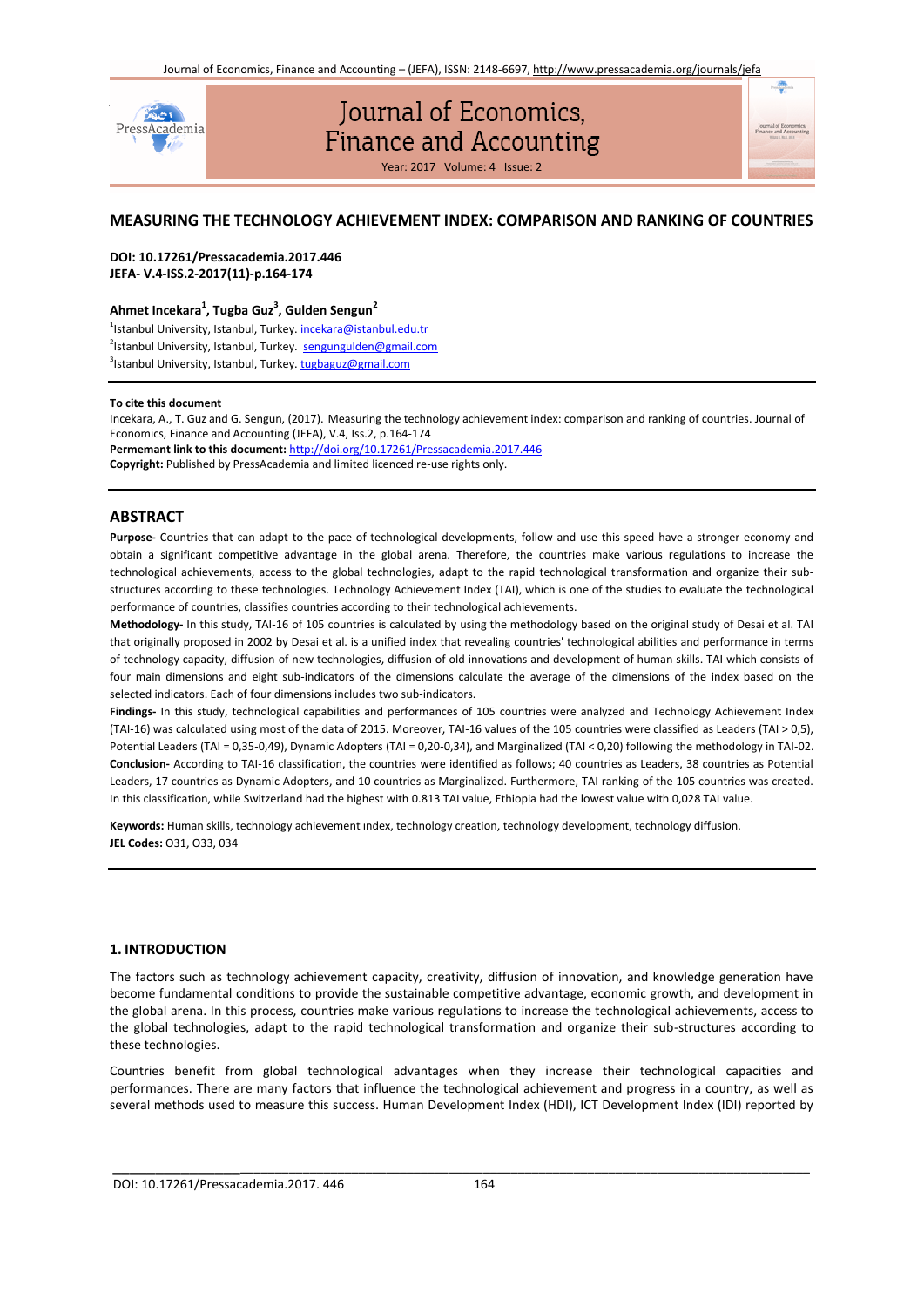ITU, Global Competitiveness Report (GCR) reported by World Economic Forum, The Global Information Technology Report, Global Innovation Index (GII), and Technology Achievement Index (TAI) are one of these methods.

Technology Achievement Index (TAI) is a composite index that measures of the countries' skills to participate in the network age. The TAI was included in Human Development Index 2001 and originally developed by Desai et al. It reflects countries' ability to create and diffuse technology as well as building human skills.

The TAI evaluates the technological performance of countries and classifies the countries according to their technological achievements but not measure the overall size of their technological development. (Nasir et al. 2011). It focuses on the countries technological performances based on their capabilities in creating and using technology. The countries in the TAI also divided into four sub-groups called as Leaders (TAI > 0,5), Potential Leaders (TAI = 0,35-0,49), Dynamic Adopters (TAI = 0,20-0,34), and Marginalized (TAI ˂ 0,20) (Desai et al, 2002).

The components of the TAI consist of four main dimensions as total eight indicators. Each dimension has two indicators, and each of four dimensions and eight indicators has equal weight. Four main dimensions are Technology Creation (TC), Diffusion of Recent Innovations (DRI), Diffusion of Old Innovations (DOI), and Human Skills (HS). Two sub-indicators of each dimension in the TAI are summarized below.

- Technology creation represents by the sub-indicators' patents granted per capita and receipts of royalties and license fees from abroad per capita. These sub-indicators reflect respectively the current level of invention activities and the stock of successful past innovations that are still useful and therefore market value (Desai et al, 2002)
- Sub-indicators of diffusion of recent innovations are numbers of Internet hosts per 1000 people and high-andmedium technology exports as a share of all export.
- Diffusion of old innovations measured by telephones mainlines and cellular per 1000 people and electricity consumption per capita (kW per capita) (Desai et al, 2002)
- The two sub-indicators in the human skills are mean years of schooling of the population age 15 and above and gross tertiary science enrolment ratio. These two measures indicate the general level of basic educational skills in the population, in spite of the fact that education quality varies from country to country. (Desai et al, 2002)

In this study, technological capabilities and performances of 105 countries are analyzed and Technology Achievement Index (TAI-16) is calculated using most of the data of 2015. The internet users per 100 people are used instead of the internet hosts per 1000 people which sub-indicator of diffusion of recent innovation as it gives a more certain idea about the diffusion of internet among the population in our study. We also use the high technology exports as a share of all export instead of the high-and-medium technology exports in TAI-02 (Desai et al. 2002). Furthermore, the countries are classified as leaders, potential leaders, dynamic adopters and marginalized countries and created the TAI ranking of the 105 countries.

The rest of this study is organized as follows. Section two provides a brief review of the empirical literature. In the third section presents the data set and methodology, and in the fourth section, the findings and discussions are mentioned. These sections are followed by the conclusion part.

# **2. LITERATURE REVIEW**

Technology creation, diffusion, and having human skills have been the key factors for economic growth, development, and global competition. For this reason, there are many studies evaluating the technological performances and progress of the countries using the different methods in the literature. Technology Achievement Index (TAI) developed by Desai et al. (2002) and called TAI-02, is one of these studies.

Desai et al. (2002) calculated the Technology Achievement Index (TAI-02) using data from 72 countries. In their study, they ranked 72 countries according to their TAI values and evaluated the technological performance of the countries based on their capability about creating and using technology but not focus on the overall size of their technological development. Thus, although Finland is a smaller country than USA, UK, and Germany, it has a higher ranking in TAI than those countries (Nasir et al. 2011) As a result, their study shows that there are great differences in technological progress among developing countries (Desai et. al. 2002)

Following TAI-02, TAI-09 was proposed by Nasir et all. (2011). TAI-09 differs from TAI-02 in that it analyzes the technology capacities and capabilities of 91 countries using the data of 2009. Furthermore, the main purpose of TAI-09 indicates the changes take place in the TAI rankings of various countries. Since the data for the two sub-indicators used in 2002 are no longer available, these two sub-indicators revised in TAI-09. The study also compares 56 countries which are included in both TAI-09 and TAI-02 in terms of their technological progress. Later on, The TAI-02 containing 72 countries modified and made compatible with TAI-09. In the result of the study, 20 countries within 56 countries moved up, 23 countries moved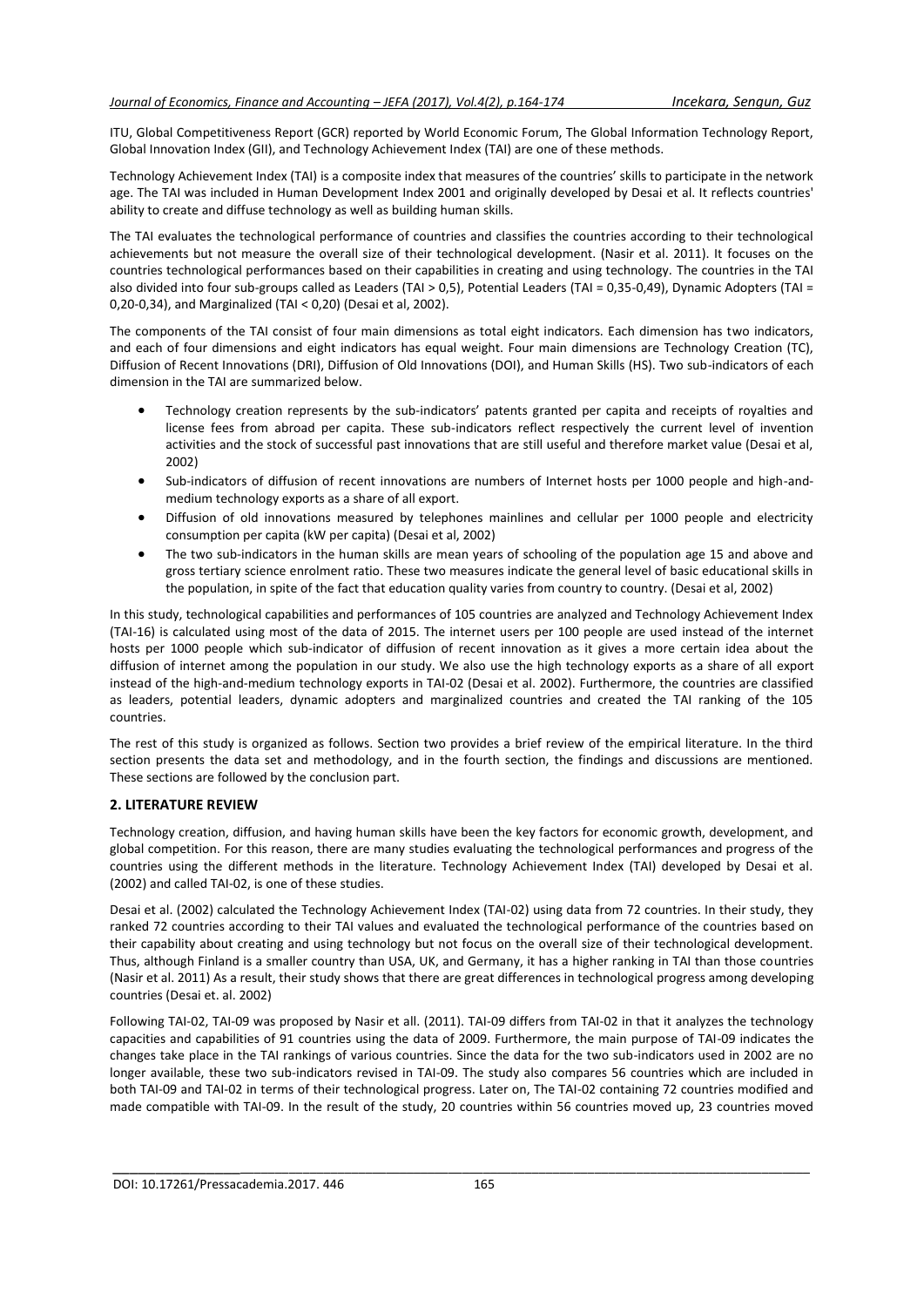down and 13 countries retained their ranking positions in the index and 4.7% reduction is observed in the TAI values from 2002 to 2009.

Archibugi and Coco (2004) presented a new indicator of technological capabilities (ArCo) for measure the developed and developing countries technological capabilities. Index took into account a number of other variables associated with technological change and it allowed for comparison between countries over time. When they developing the index, they benefited from the methodology including Technology Achievement Index, Human Development Report, and Industrial Performance Scoreboard.

Fan et al. (2008) indicated that technology achievement gap among countries could be affected by such effects as that Matthew effect, convergence effect, and balance effects, according to the time sequence. They calculated TAI of 134 developed and developing (regions) countries bu following the method in Technology Achievement Index and extended the index from single year to 21 years between 1985 and 2005. The result of their study indicated that technological gap among countries was getting shorter and to some extent developing countries' technology surpassing strategy was effective. This means that the overall trend was convergence and individual Matthew effect.

Xu et al. (2013) calculated the TAI of 21 innovative cities in the period of 2001-2008. According to their result of their study, TAI of 21 innovative cities and four sub-indicators showed an increasing trend. Furthermore, in terms of diffusion of recent innovations, diffusion of old innovation, and human skills there were no big differences among these cities, apart from the creation of technology which directly results in the differences of TAI among these innovative cities.

Burinskiene (2013) was investigated the relationship between international trade and technological innovations. Burinskiene examined the concept of innovations and presented the models of innovations linked to international trade by using different types of models in the study. Moreover, TAI was presented for 68 countries and the results of TAI were compared with achievements on e-commerce technology in different countries. In this comparison, TAI and the application of e-commerce technologies were conducted to reveal how TAI represents the application of e-commerce technology in countries. Also, the countries classified into groups representing the difference in technological achievement. The empiric study results showed that some countries are ranked higher according to TAI and lower in the application of e-commerce technology or vice versa.

Ali et al. (2014) proposed the TAI-13 OIC to reveal the technological progress of Muslim nations. They ranked 34 Muslim countries, and each sub-dimension of the index included in the ranking. They also made a comparative analysis of TAI ranking of 22 countries, common to the present and previous studies of 2011 under similar conditions, and presented information about the shift in the technological situation of these countries over a period of 5 years. They used the standard deviation approach to investigate the technological spread. Moreover, made a comparison such different indices as GCI, HDI, and GDP per capita in TAI-13 OIC.

TAI-15 proposed by Shahab is an another study in the Technology Achievement Index (2015). TAI scores of 167 countries calculated in TAI-15. Cluster analysis was used in the TAI-15 and update and enhance the technology achievement index with classification and grouping of the countries by using latest data. By using the cluster analysis countries are classified 31 countries as Leaders, 34 as Potential Leaders, 44 as Dynamic Adopters and 58 as Marginalized. All the features of Potential Leaders such as high levels of human skills and high diffusion of recent innovations in TAI-15 and TAI-02 are the same.

# **3. DATA AND METHODOLOGY**

The methodology used to calculate the TAI-16 is based on the original study of Desai et al. TAI which consists of four main dimensions and eight sub-indicators of the dimensions calculate the average of the dimensions of the index based on the selected indicators. Each of four dimensions includes two sub-indicators. Equal weight is given of the indicators in each dimension and in the final index, the dimensions are given one-quarter (equal) weight. The observed minimum and maximum values among all countries with data are selected as goalposts for each of the indicators in these dimensions. The performance on each indicator is stated as a value between 0 and 1 applied the following general formula: (Human Development Report, 2001).

Actual Value – Observed Minimum Value

Indicator Index =

Observed Maximum Value – Observed Minimum Value

The data sources belong to the sub-indicators are stated below.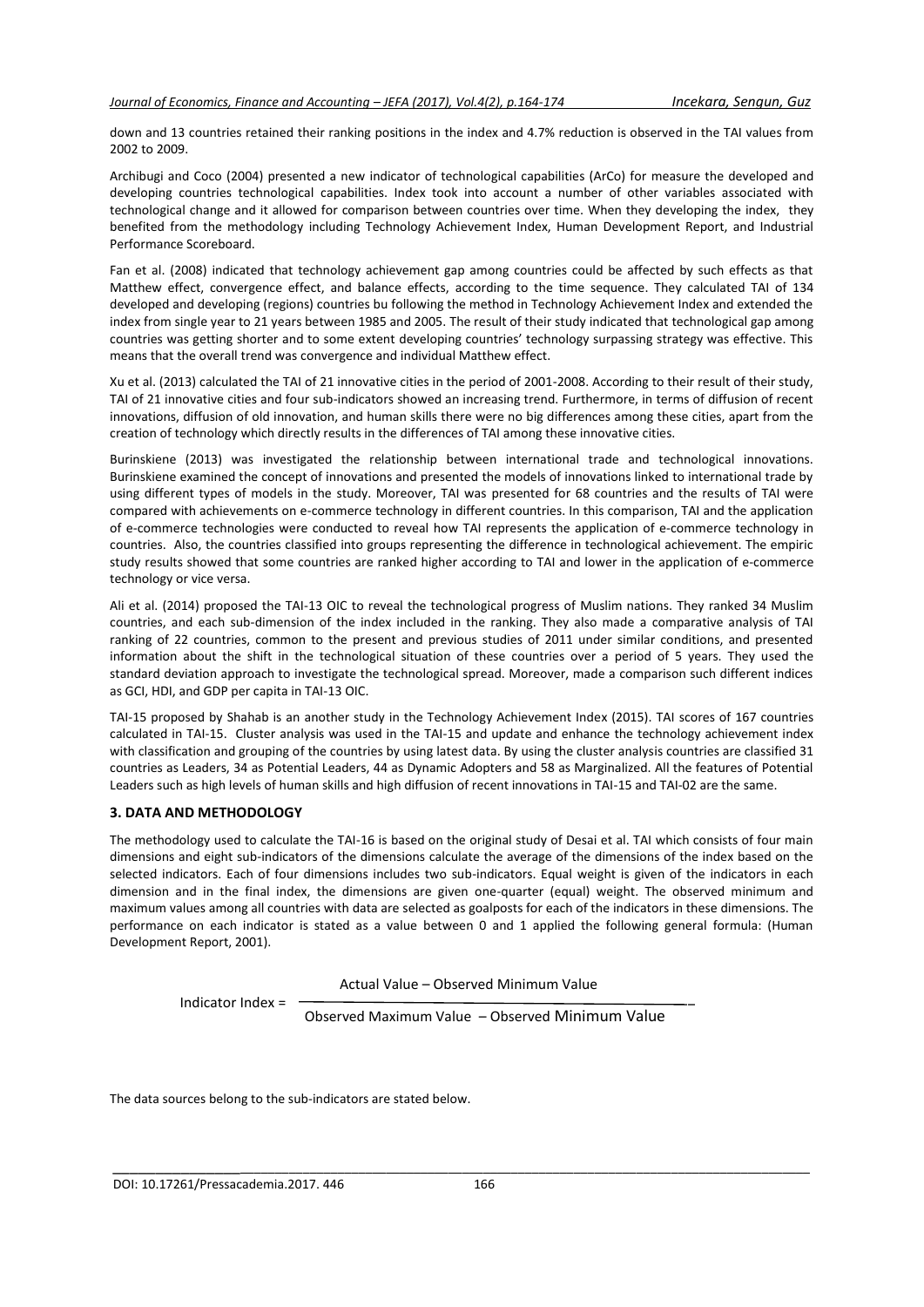The indicators which used to measure technology creation are patents granted per capita and receipts of royalties and license fees from abroad per capita. World Bank World Development Indicators contains the data of receipts of royalties and license fees from abroad per capita. Patents granted per capita data is obtained from the European Patent Office (EPO)

The numbers of Internet hosts per 1000 people and high-and-medium technology exports as a share of all export used to measured the diffusion of recent innovation in the original study of Desai et al. TAI-02. In our study, the internet users per 100 people are used instead of the hosts per 1000 people. We also use the high technology exports as a share of all export instead of the high-and-medium technology exports in TAI-02 (Desai et al. 2002). The data of the internet users per 100 people are acquired from the World Bank World Development Indicators. High technology exports as a share of all exports data are obtained from World Bank World Development Indicators.

For the telephones mainlines and cellular per 1000 people and electricity consumption per capita (kW per capita) subindicators logarithm is taken and capped at OECD average levels in our study. Data regarding Electricity consumption per capita (kW per capita) is taken from World Bank Database. The data of the telephones mainlines and cellular per 1000 people derived from International Telecommunication Union (ITU).

To measuring the human skills dimension used mean years of schooling of the population age 15 and above and gross tertiary science enrolment ratio. The data of mean years of schooling of the population age 15 and above is gathered from the United Nation Devolepment Programme (UNDP) data. The data of gross tertiary science enrolment ratio' data is obtained from International Telecommunication Union (ITU).

# **4. FINDINGS AND DISCUSSIONS**

TAI-16 is calculated using Desai's original institutional framework. 105 countries' technological capabilities and performances analyzed using the most of the data of 2015. The internet users per 100 people are used instead of the hosts per 1000 people which sub-indicator of diffusion of recent innovation as it gives a more certain idea about the diffusion of internet among the population in our study. We also use the high technology exports as a share of all export instead of the high-and-medium technology exports in TAI-02 (Desai et al. 2002). Moreover, two sub-indicators in the diffusion of old innovations telephones mainlines and cellular per 1000 people and electricity consumption (kW per capita) logarithm was taken and capped at OECD average levels.

Table 1 in appendix gives the TAI-16 ranking of 105 countries. The values indicate great differences between developed and developing countries within specific categories. While the highest TAI value is 0.813 for Switzerland, the lowest value is 0,028 for Ethiopia. Furthermore, TAI-16 values of the 105 countries are classified as Leaders (TAI > 0,5), Potential Leaders (TAI = 0,35-0,49), Dynamic Adopters (TAI = 0,20-0,34), and Marginalized (TAI ˂ 0,20) following the methodology in TAI-02. According to this classification, 40 countries as Leaders, 38 countries as Potential Leaders, 17 countries as Dynamic Adopters, and 10 countries as Marginalized identified.

- Leader (TAI > 0,5): Technology creation and innovation capacity are important for all the countries and provide highest technological progress. Leaders as owners of the technological innovation get a big advantage in the global economy. This group is at the top of the technological innovation and mostly consist of the developed countries. They also have a high achievement in technology creation, diffusion, and skills. Such developed countries as Switzerland, Luxembourg, Netherlands, Sweden, Korea Rep., and the United States are including in the top ten among Leaders.
- Potential Leaders (TAI = 0,35-0,49): Most of the countries in Potential Leaders are developing countries. Potential Leaders comprise 38 countries include the countries as Turkey, Brazil, Chile, Chine, Colombia, Portugal, Thailand. Most of the countries in this group have used old technologies extensively and invested in high-level human skills. However, innovation level of these countries is low.
- Dynamic Adopters (TAI = 0,20-0,34): Seventeen countries such as Indonesia, Egypt, Cuba, Sri Lanka come under the Dynamic Adapters category. Some countries in this group have human skills levels and diffusion recent and old technologies comparable with Potential Leaders.
- Marginalized (TAI ˂ 0,20): Marginalized countries consist of eleven countries include Pakistan, Senegal, Sudan, Ethiopia. These countries are lagging behind in almost every aspect of technological success. The countries in this group have low levels of technological advance and need to have a long way to go technology diffusion and human skill building. In large parts of these countries, people still do not have access to "old" technologies.

# **5. CONCLUSION**

In this study, technological capabilities and performances of 105 countries were analyzed and Technology Achievement Index (TAI-16) was calculated using most of the data of 2015. TAI-16 was calculated based on Desai's original study. Moreover, TAI-16 values of the 105 countries were classified as Leaders (TAI > 0,5), Potential Leaders (TAI = 0,35-0,49), Dynamic Adopters (TAI = 0,20-0,34), and Marginalized (TAI ˂ 0,20) following the methodology in TAI-02. According to TAI-16 classification, the countries were identified as follows; 40 countries as Leaders, 38 countries as Potential Leaders, 17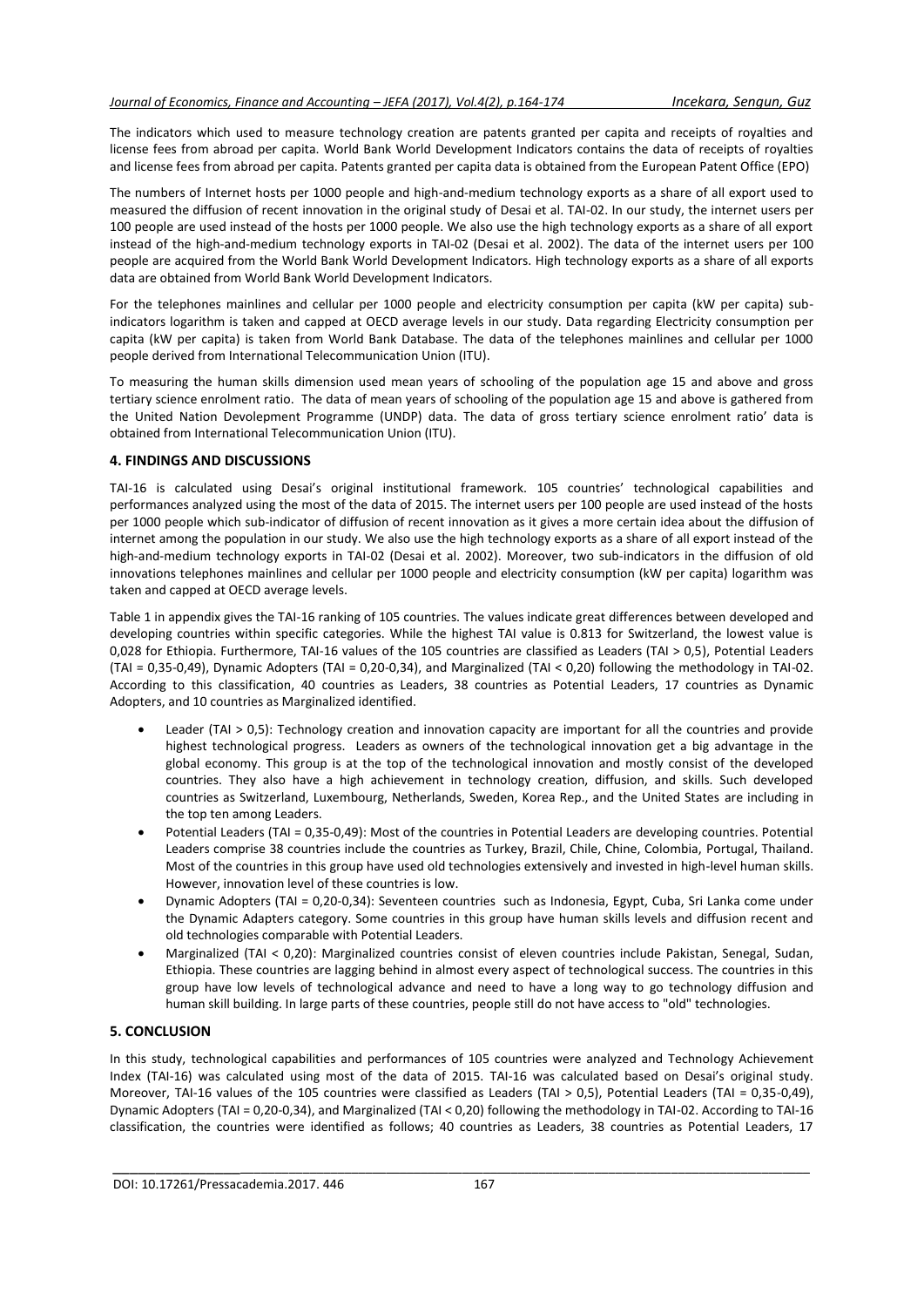countries as Dynamic Adopters, and 10 countries as Marginalized. Furthermore, TAI ranking of the 105 countries was created. In this classification, while Switzerland had the highest with 0.813 TAI value, Ethiopia had the lowest value with 0,028 TAI value.

Following the TAI-02, TAI-09 and TAI-15 were proposed. All these studies investigated the countries technological performance. While TAI-02 analyzed 72 countries, TAI-09 investigated 91 countries and the TAI-15 analyzed 167 countries. The changes and developments in the technological performances of the countries within the years can be seen and compared in these studies. Looking at the rankings of Turkey in these indices, it has been observed that ranked 79th among Dynamic Leaders in 167 countries in TAI-15.

In our study, Turkey with 0,412 TAI value was included in Potential Leaders category and ranked in 66 among 105 countries. In this frame, when the countries are ranked according to four main dimensions of the index, Turkey was in the 38th place in Technology Creation index; 73rd place in Diffusion of Recent Innovation Index, 70th place in Diffusion of Old Innovation index and 21st place in the Human Skills index. The fact that the diffusion of recent innovation and diffusion of old innovation index values were low was one of the factors pushing down the ranking of technology achievement index of Turkey. Because the calculation of the diffusion of old innovations index by the logarithm function and the second derivative of the logarithm function is negative, the increasing in this sub-indicator that contributes to the TAI has a decreasingly growing course. Therefore, if Turkey attaches more importance to other sub-indices in order to increase TAI values, it is expected that TAI value will be reflected positively.

# **REFERENCES**

Ali, T.M., Kiani, A.K., Asrar, M., Bashir T., 2014, "Technology Achievement Index of Muslim Nations-Ranking and Comparative Study" Science, Technology and Development, Vol: 33, (2), pp. 49-62

Archibugi, D., Coco, A., 2004, "A New Indicator of Technological Capabilities for Developed and Developing Countries (ArCo), World Development Vol. 32, No: 4, pp. 629-654

Burinskiene, A., 2013, "International Trade, Innovations and Technolojical Achievement in Countries", DAAAM International Scientific Book, pp.795-812

Desai, M., Fukuda-Parr, S., Johansson C., Sagasti F., 2002, "Measuring the Technology Achievement of Nations and the Capacity to Participate in the Network Age", Journal of Human Develeopment, Vol: 3, No: 1, pp. 96-122

Fan, L., Zheng J., Jiang L., 2008, "Technological Gap, Technology Diffusion and Convergence – Evidence from 134 Countries' Technology Achievement Index", China Industrial Economics, No:9, pp. 69-76

Nasir, A., Ali, T.M., Shahdin S., Rahman T.U., 2011, "Technology Achievement Index 2009: Ranking and Comparative Study of Nations", Scientometrics, 87, pp. 41-62

Shahab, M., 2015, "Technology Achievement Index 2015: Mapping the Global Patterns of Technological Capacity in the Network Age", Elsevier Editorial System for Technology Forecasting & Social Change, pp. 2-35

United Nations Development Programme (UNDP), 2001, Human Develeopment Report 2001

United Nations Development Programme (UNDP), 2001, Human Develeopment Report 2014

Xu, Z., Deng Q., 2013, "The Differences and Convergence Effect among National Innovative Cities' Innovation Abilities: Based on Technology Achievement Index" Science and Management of S.&T., No:01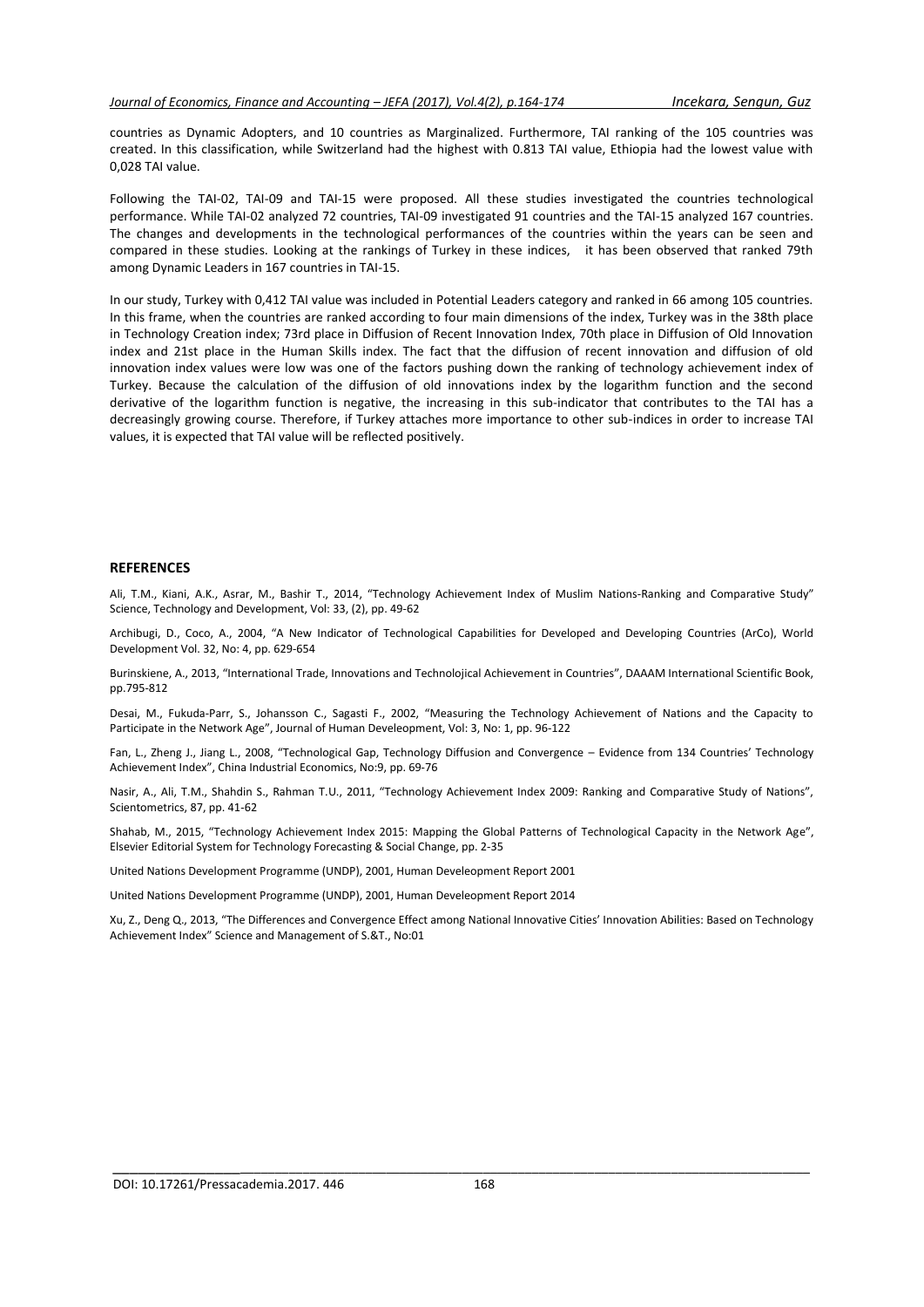# **Appendix**

|                |                                                       |          |             |                                                                                                                                                                          | Technology Creation (TC) |              | Diffusion of Recent Innovations (DRI)                |                                                                              |           |  |
|----------------|-------------------------------------------------------|----------|-------------|--------------------------------------------------------------------------------------------------------------------------------------------------------------------------|--------------------------|--------------|------------------------------------------------------|------------------------------------------------------------------------------|-----------|--|
| TAI<br>Rank    | Table 1: Technology Achievement Index 2016<br>Country | Category | TAI<br>2016 | Patents<br>Receipts of<br>granted<br>royalty and<br>to<br>license<br>fees(US\$<br>resident<br>per1000<br>(per<br>people) <sup>b</sup><br>million<br>people) <sup>a</sup> |                          | TC Index     | Internet<br>User (per<br>100<br>people) <sup>c</sup> | High-<br>technology<br>exports (%of<br>manufactured<br>exports) <sup>d</sup> | DRI Index |  |
| $\mathbf{1}$   | Switzerland                                           | Leaders  | 0,813       | 366,48                                                                                                                                                                   | 1.952.204,76             | 0,842        | 87,97                                                | 26,84                                                                        | 0,6978081 |  |
| $\overline{2}$ | Luxembourg                                            | Leaders  | 0,766       | 368,63                                                                                                                                                                   | 2.827.320,93             | $\mathbf{1}$ | 97,33                                                | 6,82                                                                         | 0,5596317 |  |
| 3              | Netherlands                                           | Leaders  | 0,745       | 117,97                                                                                                                                                                   | 2.307.474,64             | 0,568        | 93,10                                                | $19,90^e$                                                                    | 0,6600475 |  |
| 4              | Sweden                                                | Leaders  | 0,685       | 197,88                                                                                                                                                                   | 900.901,56               | 0,427        | 90,61                                                | 14,26                                                                        | 0,5934678 |  |
| 5              | Ireland                                               | Leaders  | 0,682       | 58,18                                                                                                                                                                    | 1.606.854,93             | 0,363        | 80,12                                                | 26,76                                                                        | 0,6548525 |  |
| 6              | Singapore                                             | Leaders  | 0,673       | 22,58                                                                                                                                                                    | 596.570,74               | 0,136128     | 82,10                                                | 49,28                                                                        | 0,8776447 |  |
| 7              | Denmark                                               | Leaders  | 0,666       | 122,97                                                                                                                                                                   | 364.518,69               | 0,231        | 96,33                                                | 15,96                                                                        | 0,6403547 |  |
| 8              | Korea, Rep.                                           | Leaders  | 0,661       | 39,26                                                                                                                                                                    | 122.460,72               | 0,074908     | 89,90                                                | 26,84                                                                        | 0,7081995 |  |
| 9              | Germany                                               | Leaders  | 0,658       | 173,46                                                                                                                                                                   | 179.149,12               | 0,266958     | 87,59                                                | 16,66                                                                        | 0,5998605 |  |
| 10             | <b>United States</b>                                  | Leaders  | 0,635       | 46,51                                                                                                                                                                    | 387.858,43               | 0,131676     | 74,55                                                | 19,01                                                                        | 0,5517483 |  |
| 11             | Finland                                               | Leaders  | 0,633       | 135,72                                                                                                                                                                   | 437.736,90               | 0,261499     | 92,65                                                | 8,73                                                                         | 0,5523547 |  |
| 12             | Norway                                                | Leaders  | 0,626       | 49,85                                                                                                                                                                    | 98.177,09                | 0,084977     | 96,81                                                | 20,52                                                                        | 0,6858808 |  |
| 13             | France                                                | Leaders  | 0,622       | 81,32                                                                                                                                                                    | 224.128,77               | 0,149937     | 84,69                                                | 26,85                                                                        | 0,6802542 |  |
| 14             | Japan                                                 | Leaders  | 0,619       | 83,37                                                                                                                                                                    | 288.528,58               | 0,164106     | 93,33                                                | 16,78                                                                        | 0,6319112 |  |
| 15             | Austria                                               | Leaders  | 0,617       | 120,89                                                                                                                                                                   | 102.533,20               | 0,182105     | 83,93                                                | 13,35                                                                        | 0,5489564 |  |
| 16             | Australia                                             | Leaders  | 0,616       | 13,88                                                                                                                                                                    | 32.929,44                | 0,02465      | 84,56                                                | 13,51                                                                        | 0,5538807 |  |
| 17             | Belgium                                               | Leaders  | 0,604       | 76,73                                                                                                                                                                    | 282.996,32               | 0,154121     | 85,05                                                | 13,02                                                                        | 0,5519132 |  |
| 18             | Israel                                                | Leaders  | 0,597       | 47,37                                                                                                                                                                    | 130.793,28               | 0,087382     | 78,89                                                | 19,66                                                                        | 0,58127   |  |
| 19             | New Zealand                                           | Leaders  | 0,596       | 11,1                                                                                                                                                                     | 66.271,05                | 0,026776     | 88,22                                                | 9,62                                                                         | 0,5368918 |  |
| 20             | Malta                                                 | Leaders  | 0,589       | 44,05                                                                                                                                                                    | 652.647,01               | 0,175166     | 76,18                                                | 31,90                                                                        | 0,6820629 |  |
| 21             | Iceland                                               | Leaders  | 0,582       | 84,64                                                                                                                                                                    | 694.103,78               | 0,237553     | 98,20                                                | 19,90                                                                        | 0,6875388 |  |
| 22             | Estonia                                               | Leaders  | 0,576       | 7,62                                                                                                                                                                     | 8.521,55                 | 0,011843     | 88,41                                                | 11,40                                                                        | 0,5546536 |  |
| 23             | Kazakhstan                                            | Leaders  | 0,575       | 0,23                                                                                                                                                                     | 50,48                    | 0,000321     | 72,87                                                | 41,19                                                                        | 0,7517113 |  |
| 24             | <b>Russian Federation</b>                             | Leaders  | 0,563       | 0,53                                                                                                                                                                     | 5.039,46                 | 0,00161      | 73,41                                                | 13,76                                                                        | 0,4961583 |  |
| 25             | Greece                                                | Leaders  | 0,562       | 2,03                                                                                                                                                                     | 4.997,40                 | 0,003637     | 66,84                                                | 10,99                                                                        | 0,4346122 |  |
| 26             | Czech Republic                                        | Leaders  | 0,557       | 7,01                                                                                                                                                                     | 44.159,03                | 0,017318     | 81,30                                                | 14,90                                                                        | 0,5494236 |  |
| 27             | Slovenia                                              | Leaders  | 0,556       | 31,5                                                                                                                                                                     | 28.196,99                | 0,047712     | 73,10                                                | 6,42                                                                         | 0,4253179 |  |
| 28             | Hong Kong SAR, China                                  | Leaders  | 0,549       | 3,7                                                                                                                                                                      | 0,00                     | 0,005019     | 84,95                                                | 10,71                                                                        | 0,5295148 |  |
| 29             | United Kingdom                                        | Leaders  | 0,546       | 32,19                                                                                                                                                                    | 269.296,40               | 0,091286     | 92,00                                                | 20,81                                                                        | 0,6627299 |  |
| 30             | Malaysia                                              | Leaders  | 0,536       | 0,73                                                                                                                                                                     | 3.038,81                 | 0,001528     | 71,06                                                | 42,80                                                                        | 0,7571824 |  |
| 31             | Lithuania                                             | Leaders  | 0,535       | 3,78                                                                                                                                                                     | 7.853,54                 | 0,006516     | 71,38                                                | 11,85                                                                        | 0,4672394 |  |
| 32             | Spain                                                 | Leaders  | 0,534       | 11,25                                                                                                                                                                    | 34.750,27                | 0,021405     | 78,69                                                | 7,15                                                                         | 0,4622644 |  |
| 33             | Latvia                                                | Leaders  | 0,531       | 4,04                                                                                                                                                                     | 3.364,92                 | 0,006075     | 79,20                                                | 15,05                                                                        | 0,5394998 |  |
| 34             | Slovak Republic                                       | Leaders  | 0,526       | 2,03                                                                                                                                                                     | 4.837,48                 | 0,003609     | 85,02                                                | 10,29                                                                        | 0,5259626 |  |
| 35             | Poland                                                | Leaders  | 0,522       | 3,95                                                                                                                                                                     | 10.921,20                | 0,007289     | 68,00                                                | 8,78                                                                         | 0,4200476 |  |
| 36             | Belarus                                               | Leaders  | 0,521       | 0                                                                                                                                                                        | 2.407,23                 | 0,000426     | 62,23                                                | 4,31                                                                         | 0,3469423 |  |
| 37             | Hungary                                               | Leaders  | 0,516       | 3,86                                                                                                                                                                     | 152.723,72               | 0,032244     | 72,83                                                | 13,74                                                                        | 0,4928515 |  |
| 38             | Italy                                                 | Leaders  | 0,507       | 40,72                                                                                                                                                                    | 50.134,09                | 0,064098     | 65,57                                                | 7,34                                                                         | 0,3934654 |  |
| 39             | Argentina                                             | Leaders  | 0,506       | 0,3                                                                                                                                                                      | 3.941,89                 | 0,001104     | 69,40                                                | 9,01                                                                         | 0,4297863 |  |
| 40             | Canada                                                | Leaders  | 0,506       | 21,09                                                                                                                                                                    | 115.097,04               | 0,04896      | 88,47                                                | 13,83                                                                        | 0,57794   |  |
|                |                                                       |          |             |                                                                                                                                                                          |                          |              |                                                      |                                                                              |           |  |

DOI: 10.17261/Pressacademia.2017. 446 169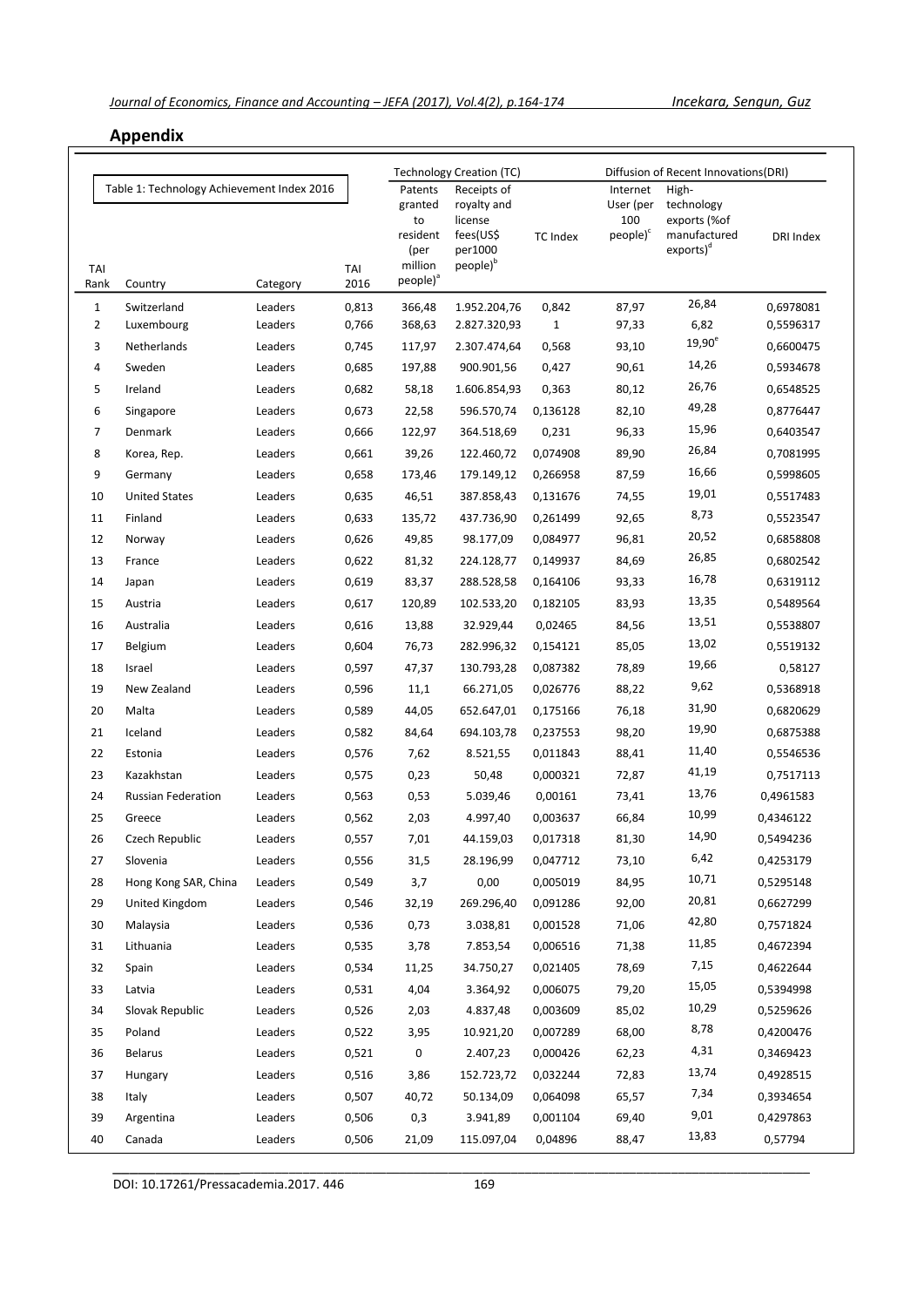*Journal of Economics, Finance and Accounting – JEFA (2017), Vol.4(2), p.164-174 Incekara, Sengun, Guz*

| 41 | Croatia                   | Potential leaders        | 0,499 | 1,42      | 10.805,47 | 0,003837    | 69,80 | 8,98   | 0,4316911 |
|----|---------------------------|--------------------------|-------|-----------|-----------|-------------|-------|--------|-----------|
| 42 | Chile                     | Potential leaders        | 0,499 | 0,89      | 4.879,51  | 0,00207     | 64,29 | 5,90   | 0,3729536 |
| 43 | Ukraine                   | Potential leaders        | 0,496 | 0,04      | 1.880,61  | 0,000387    | 49,26 | 7,27   | 0,3049207 |
| 44 | <b>Bulgaria</b>           | Potential leaders        | 0,492 | 0,98      | 6.950,41  | 0,002558    | 56,66 | 7,65   | 0,348336  |
| 45 | Bahrain                   | Potential leaders        | 0,491 | 0         | 0         | $\mathbf 0$ | 93,48 | 0,96   | 0,4836099 |
| 46 | Cyprus                    | Potential leaders        | 0,482 | 12,01     | 0         | 0,01629     | 71,72 | 6,15   | 0,4153491 |
| 47 | Saudi Arabia              | Potential leaders        | 0,478 | 1,55      | 0         | 0,002102    | 69,62 | 0,77   | 0,3533541 |
| 48 | Qatar                     | Potential leaders        | 0,47  | 0,89      | 0         | 0,001207    | 92,88 | 3,41   | 0,5034845 |
| 49 | Serbia                    | Potential leaders        | 0,468 | 0         | 0         | 0,001128    | 65,32 | 0      | 0,3229051 |
| 50 | Portugal                  | Potential leaders        | 0,467 | 4,45      | 8.573,89  | 0,007552    | 68,63 | 4,59   | 0,3839719 |
| 51 | Brunei Darussalam         | Potential leaders        | 0,458 | 0         | 0         | 0           | 71,20 | 17,93  | 0,5235925 |
| 52 | Costa Rica                | Potential leaders        | 0,451 | 0         | 0         | 0           | 59,76 | 16,83  | 0,4515897 |
| 53 | Philippines               | Potential leaders        | 0,443 | 0,04      | 111,14    | $\pmb{0}$   | 40,70 | 53,06  | 0,6903662 |
| 54 | Kuwait                    | <b>Potential leaders</b> | 0,442 | 0,77      | 0         | 0,001044    | 82,08 | 2,72   | 0,4387832 |
| 55 | Oman                      | Potential leaders        | 0,439 | 0         | 0,00      | 0           | 74,17 | 4,13   | 0,4094845 |
| 56 | Georgia                   | Potential leaders        | 0,437 | 0         | 154,06    | 0           | 45,16 | 5,57   | 0,2667987 |
| 57 | Romania                   | Potential leaders        | 0,436 | 0,45      | 4.494,71  | 0,001405    | 55,76 | 7,50   | 0,3421426 |
| 58 | Brazil                    | Potential leaders        | 0,426 | 0,35      | 2.795,71  | 0,000969    | 59,08 | 12,31  | 0,4052662 |
| 59 | Azerbaijan                | Potential leaders        | 0,424 | 0         | 0         | 0           | 77,00 | 2,53   | 0,4097025 |
| 60 | Armenia                   | Potential leaders        | 0,423 | 0         | 0         | 0           | 58,25 | 5,27   | 0,3345424 |
| 61 | Thailand                  | Potential leaders        | 0,422 | 0,07      | 1.245,89  | 0,000315    | 39,32 | 21,44  | 0,3849261 |
| 62 | China                     | Potential leaders        | 0,419 | 1,03      | 790,97    | 0,001537    | 50,30 | 25,75  | 0,4847135 |
| 63 | Jordan                    | Potential leaders        | 0,416 | 0         | 1.680,23  | 0,000297    | 53,40 | 1,82   | 0,2758538 |
| 64 | Macedonia, FYR            | Potential leaders        | 0,414 | 0         | 4.449,03  | 0,000787    | 70,38 | 2,99   | 0,3783237 |
| 65 | South Africa              | Potential leaders        | 0,413 | 1,07      | 1.876,35  | 0,001783    | 51,92 | 5,88   | 0,3061673 |
| 66 | Turkey                    | Potential leaders        | 0,412 | 2,77      | 0         | 0,003757    | 53,74 | 2,16   | 0,2809341 |
| 67 | Albania                   | Potential leaders        | 0,41  | 0         | 662,81    | 0,000117    | 63,25 | 1,49   | 0,3258044 |
| 68 | Moldova                   | Potential leaders        | 0,407 | 0         | 1.260,50  | 0,000223    | 49,84 | 3,99   | 0,2771243 |
| 69 | Kyrgyz Republic           | Potential leaders        | 0,404 | 0         | 234,02    | 0           | 30,25 | 11,86  | 0,2458114 |
| 70 | Vietnam                   | Potential leaders        | 0,402 | 0,04      | 0         | 0           | 52,72 | 26,93e | 0,5088412 |
| 71 | Uruguay                   | Potential leaders        | 0,401 | 0,58      | 47,79     | 0,000795    | 64,60 | 13,85  | 0,4495217 |
| 72 | Panama                    | Potential leaders        | 0,394 | 0,51      | 1.494,98  | 0,000956    | 51,21 | 0      | 0,24691   |
| 73 | Lebanon                   | Potential leaders        | 0,392 | $\pmb{0}$ | 4.083,90  | 0,000722    | 74,00 | 2,07e  | 0,389165  |
| 74 | Colombia                  | Potential leaders        | 0,386 | 0,08      | 1.086,29  | 0,000301    | 55,90 | 9,49   | 0,3616408 |
| 75 | Mauritius                 | Potential leaders        | 0,385 | 6,34      | 1.043,55  | 0,008784    | 50,14 | 0,06   | 0,2417258 |
| 76 | Mexico                    | Potential leaders        | 0,377 | 0,33      | 2.423,07  | 0,000876    | 57,43 | 14,69  | 0,4188336 |
| 77 | Mongolia                  | Potential leaders        | 0,365 | 0         | 806,67    | 0,000143    | 21,44 | 4,03   | 0,1245657 |
| 78 | Tunisia                   | Potential leaders        | 0,35  | 0,27      | 1.959,67  | 0,000713    | 48,52 | 6,33   | 0,2920672 |
| 79 | Bosnia and<br>Herzegovina | <b>Dynamic Adopters</b>  | 0,342 | 0,26      | 3.383,61  | 0,000951    | 65,07 | 2,82   | 0,3481141 |
| 80 | Botswana                  | <b>Dynamic Adopters</b>  | 0,34  | 0         | 53,90     | 0           | 27,50 | 0,63   | 0,1251941 |
|    |                           |                          |       |           |           |             |       |        |           |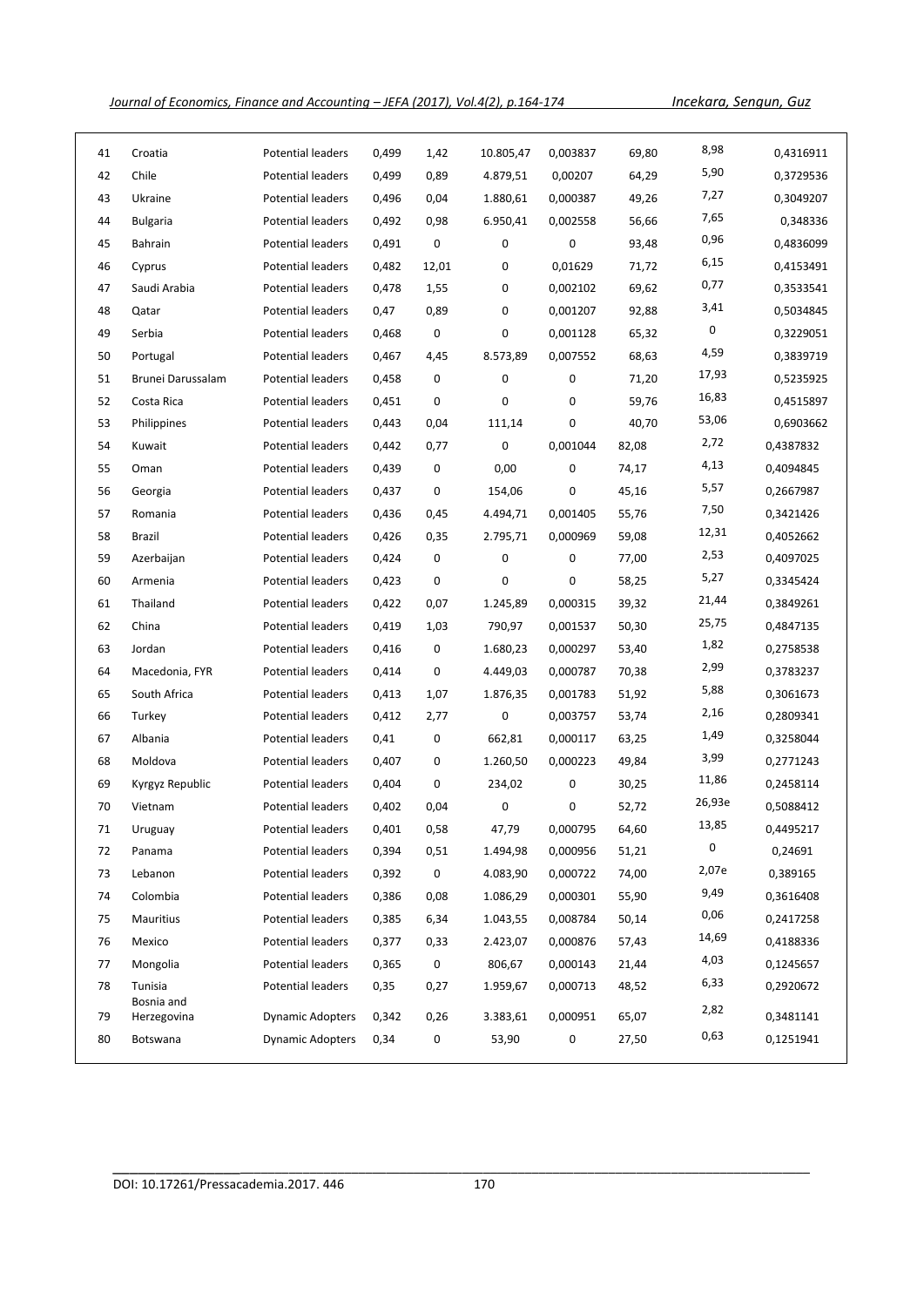*Journal of Economics, Finance and Accounting – JEFA (2017), Vol.4(2), p.164-174 Incekara, Sengun, Guz*

| 81  | Dominican Republic | <b>Dynamic Adopters</b>       | 0,339 | 0           | $\mathbf 0$ | $\mathbf 0$ | 51,93 | 3,83     | 0,286907  |
|-----|--------------------|-------------------------------|-------|-------------|-------------|-------------|-------|----------|-----------|
| 82  | Jamaica            | <b>Dynamic Adopters</b>       | 0,334 | 0           | 2.025,55    | 0,000358    | 43,18 | 0,09     | 0,2044683 |
| 83  | Indonesia          | <b>Dynamic Adopters</b>       | 0,308 | 0           | 211,46      | $\mathbf 0$ | 21,98 | $6,97^e$ | 0,155168  |
| 84  | Egypt, Arab Rep.   | <b>Dynamic Adopters</b>       | 0,308 | 0,02        | $\Omega$    | 0           | 35,90 | 0,78     | 0,1718573 |
| 85  | Sri Lanka          | <b>Dynamic Adopters</b>       | 0,308 | 0           | 0           | $\mathbf 0$ | 29,99 | 0,84     | 0,1405213 |
| 86  | El Salvador        | <b>Dynamic Adopters</b>       | 0,307 | 0           | 4.756,89    | 0,000841    | 26,92 | 4,39     | 0,1574091 |
| 87  | Peru               | <b>Dynamic Adopters</b>       | 0,306 | 0,06        | 694,97      | 0,000204    | 40,90 | 4,74     | 0,2360495 |
| 88  | Morocco            | <b>Dynamic Adopters</b>       | 0,304 | 0           | 96,21       | $\mathbf 0$ | 57,08 | 3,54     | 0,3118722 |
| 89  | <b>Bolivia</b>     | <b>Dynamic Adopters</b>       | 0,275 | 0           | 2.091,54    | 0,00037     | 45,10 | 6,46     | 0,2748943 |
| 90  | Cuba               | <b>Dynamic Adopters</b>       | 0,256 | 0,7         | 0           | 0,000949    | 31,11 | 0        | 0,1386685 |
| 91  | Guatemala          | <b>Dynamic Adopters</b>       | 0,25  | 0           | 1.008,23    | 0,000178    | 27,10 | 5,02     | 0,1643815 |
| 92  | Nepal              | <b>Dynamic Adopters</b>       | 0,248 | 0           | 0           | $\mathbf 0$ | 17,58 | 0,62     | 0,0716875 |
| 93  | India              | <b>Dynamic Adopters</b>       | 0,229 | 0,14        | 355,86      | 0,000253    | 26,00 | 7,52     | 0,182001  |
| 94  | Honduras           | <b>Dynamic Adopters</b>       | 0,226 | $\mathbf 0$ | 107,75      | $\mathbf 0$ | 20,36 | $2,42^e$ | 0,1035528 |
| 95  | Zimbabwe           | <b>Dynamic Adopters</b>       | 0,207 | 0           | 145,35      | $\mathbf 0$ | 16,36 | 2,89     | 0,0865094 |
| 96  | Cote d'Ivoire      | <b>Marginalized Countries</b> | 0,195 | 0           | 0           | 0           | 21,00 | 4,79     | 0,1293436 |
| 97  | Cameroon           | <b>Marginalized Countries</b> | 0,181 | 0           | $\mathbf 0$ | 0           | 20,68 | 3,71     | 0,1174618 |
| 98  | Bangladesh         | <b>Marginalized Countries</b> | 0,157 | 0           | 7,42        | $\mathbf 0$ | 14,40 | 0        | 0,0486859 |
| 99  | Senegal            | <b>Marginalized Countries</b> | 0,154 | 0           | 0,00        | 0           | 21,69 | 3,62     | 0,1220409 |
| 100 | Pakistan           | <b>Marginalized Countries</b> | 0,151 | 0           | 79,40       | $\mathbf 0$ | 18,00 | 1,56     | 0,0827494 |
| 101 | Mozambique         | <b>Marginalized Countries</b> | 0,147 | 0           | $\mathbf 0$ | 0           | 9,00  | 11,61    | 0,1290274 |
| 102 | Sudan              | <b>Marginalized Countries</b> | 0,124 | 0           | 0,01        | $\mathbf 0$ | 26,61 | 0        | 0,1144707 |
| 103 | Togo               | <b>Marginalized Countries</b> | 0,104 | 0           | $\mathbf 0$ | 0           | 7,12  | 0,41     | 0,0133526 |
| 104 | Tanzania           | <b>Marginalized Countries</b> | 0,098 | 0           | 3,70        | 0           | 5,36  | 0,76     | 0,0071346 |
| 105 | Ethiopia           | <b>Marginalized Countries</b> | 0,028 | 0           | 0           | $\mathbf 0$ | 11,60 | 4,00     | 0,0713306 |
|     |                    |                               |       |             |             |             |       |          |           |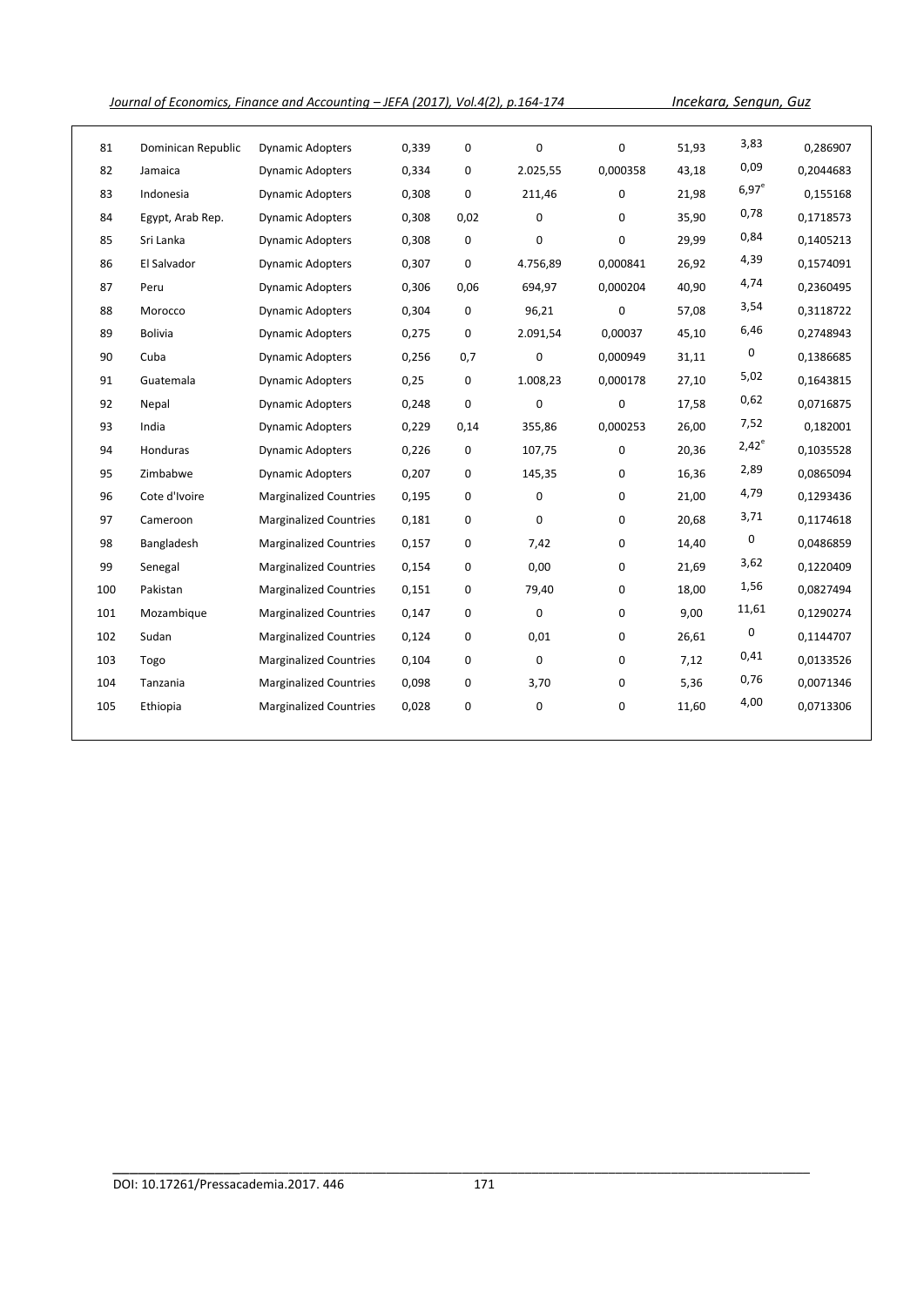|                                            |                      |          |                                                                           | Diffusion of Old Innovations(DOI)                              |           | Development of Human Skills                |                                                                                                    |              |      |
|--------------------------------------------|----------------------|----------|---------------------------------------------------------------------------|----------------------------------------------------------------|-----------|--------------------------------------------|----------------------------------------------------------------------------------------------------|--------------|------|
| Table 1: Technology Achievement Index 2016 |                      |          | Telephone<br>(mainlines<br>+ cellular<br>per 1000<br>people) <sup>†</sup> | Electricity<br>consumption<br>(kwh per<br>capita) <sup>g</sup> | DOI Index | Mean<br>years of<br>schooling <sup>h</sup> | Gross<br>enrolment<br>ratio, tertiary<br>(% of tertiary)<br>school-age<br>population) <sup>k</sup> | DHS Index    |      |
| TAI Rank                                   | Country              | Category | <b>TAI 2016</b>                                                           |                                                                |           |                                            |                                                                                                    |              |      |
| $\mathbf{1}$                               | Switzerland          | Leaders  | 0,813                                                                     | 1867,2                                                         | 7.807,31  | 0,983406                                   | 12,8                                                                                               | 57.229       | 0,73 |
| $\overline{2}$                             | Luxembourg           | Leaders  | 0,766                                                                     | 1994,8                                                         | 14.193,17 | $\mathbf{1}$                               | 11,7                                                                                               | 19.407       | 0,51 |
| 3                                          | Netherlands          | Leaders  | 0,745                                                                     | 1648,1                                                         | 6.821,06  | 0,969789                                   | 11,9                                                                                               | 78.501       | 0,78 |
| 4                                          | Sweden               | Leaders  | 0,685                                                                     | 1670,5                                                         | 13.870,39 | $\mathbf{1}$                               | 12,1                                                                                               | 62.353       | 0,72 |
| 5                                          | Ireland              | Leaders  | 0,682                                                                     | 1445,8                                                         | 5.701,90  | 0,918054                                   | 12,2                                                                                               | 77.626       | 0,79 |
| 6                                          | Singapore            | Leaders  | 0,673                                                                     | 1824,1                                                         | 8.839,71  | 0,995928                                   | 10,6                                                                                               | 69,811       | 0,68 |
| $\overline{7}$                             | Denmark              | Leaders  | 0,666                                                                     | 1582,6                                                         | 6.039,61  | 0,957419                                   | 12,7                                                                                               | 81.516       | 0,83 |
| 8                                          | Korea, Rep.          | Leaders  | 0,661                                                                     | 1765,2                                                         | 10.427,89 | $\mathbf{1}$                               | 11,9                                                                                               | 95.345       | 0,86 |
| 9                                          | Germany              | Leaders  | 0,658                                                                     | 1716,4                                                         | 7.019,01  | 0,972674                                   | 13,1                                                                                               | 68.265       | 0,79 |
| 10                                         | <b>United States</b> | Leaders  | 0,635                                                                     | 1559,9                                                         | 12.988,26 | 0,994535                                   | 12,9                                                                                               | 85.796       | 0,86 |
| 11                                         | Finland              | Leaders  | 0,633                                                                     | 1452,9                                                         | 15.509,73 | 0,968154                                   | 10,3                                                                                               | 87.289       | 0,75 |
| 12                                         | Norway               | Leaders  | 0,626                                                                     | 1294,9                                                         | 23.325,75 | 0,925412                                   | 12,6                                                                                               | 76.696       | 0,81 |
| 13                                         | France               | Leaders  | 0,622                                                                     | 1625,2                                                         | 7.373,98  | 0,977648                                   | 11,1                                                                                               | 64.390       | 0,68 |
| 14                                         | Japan                | Leaders  | 0,619                                                                     | 1767,7                                                         | 7.835,60  | 0,983771                                   | 11,5                                                                                               | $63.362^{j}$ | 0,7  |
| 15                                         | Austria              | Leaders  | 0,617                                                                     | 1995,9                                                         | 8.513,01  | 0,992131                                   | 10,8                                                                                               | 81.540       | 0,75 |
| 16                                         | Australia            | Leaders  | 0,616                                                                     | 1707,5                                                         | 10.133,86 | $\mathbf{1}$                               | 13                                                                                                 | 90.306       | 0,89 |
| 17                                         | Belgium              | Leaders  | 0,604                                                                     | 1558,3                                                         | 7.966,69  | 0,979597                                   | 11,3                                                                                               | 73.318       | 0,73 |
| 18                                         | Israel               | Leaders  | 0,597                                                                     | 1765,5                                                         | 6.558,72  | 0,965835                                   | 12,5                                                                                               | 66.181       | 0,76 |
| 19                                         | New Zealand          | Leaders  | 0,596                                                                     | 1620,8                                                         | 9.084,22  | 0,998679                                   | 12,5                                                                                               | $80.882^{j}$ | 0,82 |
| 20                                         | Malta                | Leaders  | 0,589                                                                     | 1826,9                                                         | 4.735,77  | 0,932999                                   | 10,3                                                                                               | 46.973       | 0,57 |
| 21                                         | Iceland              | Leaders  | 0,582                                                                     | 1639,5                                                         | 54.799,17 | $\mathbf{1}$                               | 10,6                                                                                               | 81,26        | 0,4  |
| 22                                         | Estonia              | Leaders  | 0,576                                                                     | 1789,7                                                         | 6.664,66  | 0,96745                                    | 12,5                                                                                               | 69.550       | 0,77 |
| 23                                         | Kazakhstan           | Leaders  | 0,575                                                                     | 1816,1                                                         | 4.892,50  | 0,936282                                   | 11,4                                                                                               | 46.039       | 0,61 |
| 24                                         | Russian Federation   | Leaders  | 0,563                                                                     | 1849,7                                                         | 6.539,21  | 0,965534                                   | 12                                                                                                 | 78.653j      | 0,79 |
| 25                                         | Greece               | Leaders  | 0,562                                                                     | 1602,3                                                         | 5.029,00  | 0,939057                                   | 10,3                                                                                               | 113.871i     | 0,87 |
| 26                                         | Czech Republic       | Leaders  | 0,557                                                                     | 1407,2                                                         | 6.284,79  | 0,917822                                   | 12,3                                                                                               | 66.017j      | 0,75 |
| 27                                         | Slovenia             | Leaders  | 0,556                                                                     | 1494,4                                                         | 6.833,17  | 0,948577                                   | 11,9                                                                                               | 82.926j      | 0,8  |
| 28                                         | Hong Kong SAR, China | Leaders  | 0,549                                                                     | 2879,1                                                         | 5.933,63  | 0,955736                                   | 11,2                                                                                               | 68.475       | 0,71 |
| 29                                         | United Kingdom       | Leaders  | 0,546                                                                     | 1761,5                                                         | 5.407,29  | 0,94637                                    | 13,1                                                                                               | 61n          | 0,48 |
| 30                                         | Malaysia             | Leaders  | 0,536                                                                     | 1585,4                                                         | 4.511,97  | 0,928118                                   | 10                                                                                                 | 26.074       | 0,46 |
| 31                                         | Lithuania            | Leaders  | 0,535                                                                     | 1582,6                                                         | 3.663,67  | 0,907017                                   | 12,4                                                                                               | 68.531j      | 0,76 |
| 32                                         | Spain                | Leaders  | 0,534                                                                     | 1497,2                                                         | 5.401,05  | 0,925557                                   | 9,6                                                                                                | 89.670       | 0,73 |
| 33                                         | Latvia               | Leaders  | 0,531                                                                     | 1450,3                                                         | 3.472,54  | 0,869205                                   | 11,5                                                                                               | 67.039j      | 0,71 |
| 34                                         | Slovak Republic      | Leaders  | 0,526                                                                     | 1381,9                                                         | 5.202,47  | 0,89203                                    | 12,2                                                                                               | 52.923j      | 0,68 |
| 35                                         | Poland               | Leaders  | 0,522                                                                     | 1663,8                                                         | 3.937,65  | 0,91439                                    | 11,8                                                                                               | 71.158       | 0,75 |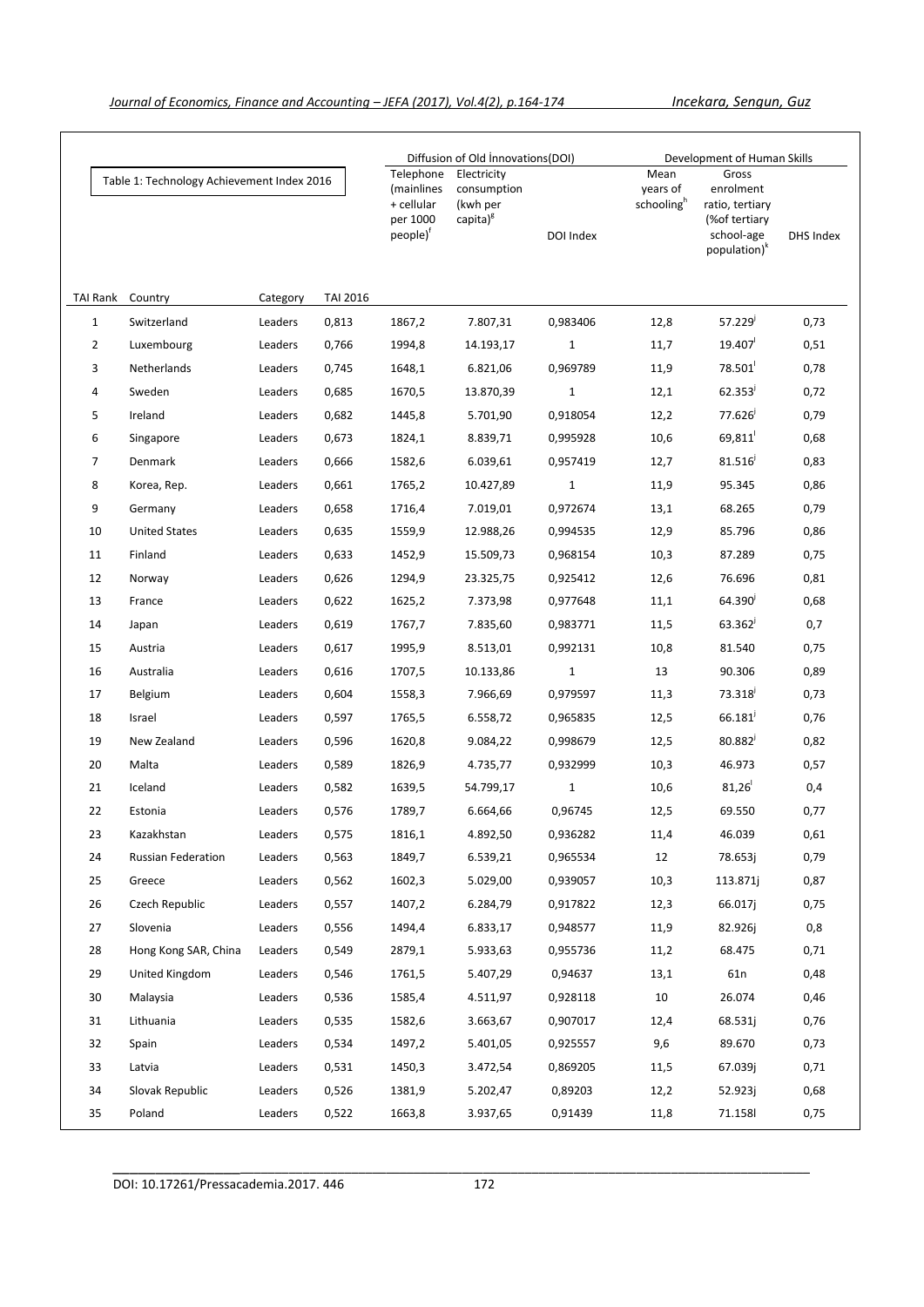| 36 | <b>Belarus</b>    | Leaders                  | 0,521 | 1726,8 | 3.648,32  | 0,906695     | 12   | 87.940           | 0,83 |
|----|-------------------|--------------------------|-------|--------|-----------|--------------|------|------------------|------|
| 37 | Hungary           | Leaders                  | 0,516 | 1501,3 | 3.890,29  | 0,89349      | 11,6 | 50.862           | 0,64 |
| 38 | Italy             | Leaders                  | 0,507 | 1751,7 | 5.159,18  | 0,941634     | 10,1 | 63.095           | 0,63 |
| 39 | Argentina         | Leaders                  | 0,506 | 1706   | 3.093,35  | 0,890057     | 9,8  | 82.917           | 0,71 |
| 40 | Canada            | Leaders                  | 0,506 | 1265   | 15.519,34 | 0,91674      | 13   | $60^{\rm m}$     | 0,48 |
| 41 | Croatia           | Potential leaders        | 0,499 | 1384,7 | 3.754,27  | 0,859886     | 11   | $69.544^{j}$     | 0,7  |
| 42 | Chile             | Potential leaders        | 0,499 | 1486,9 | 3.878,91  | 0,889616     | 9,8  | 88.577           | 0,73 |
| 43 | Ukraine           | Potential leaders        | 0,496 | 1656,4 | 3.600,23  | 0,905357     | 11,3 | $82.305^{\circ}$ | 0,77 |
| 44 | <b>Bulgaria</b>   | Potential leaders        | 0,492 | 1525,4 | 4.639,71  | 0,917165     | 10,6 | 73.934           | 0,7  |
| 45 | Bahrain           | Potential leaders        | 0,491 | 2058,6 | 18.216,62 | $\mathbf{1}$ | 9,4  | 37.375           | 0,48 |
| 46 | Cyprus            | Potential leaders        | 0,482 | 1231,9 | 3.594,79  | 0,812101     | 11,6 | 60.101           | 0,69 |
| 47 | Saudi Arabia      | Potential leaders        | 0,478 | 1891,2 | 8.741,42  | 0,994801     | 8,7  | 63.066           | 0,56 |
| 48 | Qatar             | Potential leaders        | 0,47  | 1767,2 | 15.470,99 | $\mathbf{1}$ | 9,1  | 17.219           | 0,37 |
| 49 | Serbia            | Potential leaders        | 0,468 | 1569,9 | 4.444,22  | 0,9235       | 10,5 | 58.287           | 0,63 |
| 50 | Portugal          | Potential leaders        | 0,467 | 1545,5 | 4.685,05  | 0,923005     | 8,2  | 65.607           | 0,55 |
| 51 | Brunei Darussalam | Potential leaders        | 0,458 | 1170,9 | 9.703,55  | 0,888042     | 8,8  | 30.844           | 0,42 |
| 52 | Costa Rica        | Potential leaders        | 0,451 | 1678,4 | 1.954,56  | 0,843767     | 8,4  | 53.629           | 0,51 |
| 53 | Philippines       | Potential leaders        | 0,443 | 1189,2 | 692,06    | 0,63288      | 8,9  | 35.753j          | 0,45 |
| 54 | Kuwait            | Potential leaders        | 0,442 | 2451,6 | 14.910,58 | $\mathbf{1}$ | 7,2  | 27.0271          | 0,33 |
| 55 | Oman              | Potential leaders        | 0,439 | 1703,2 | 5.981,45  | 0,956545     | 8    | 31.922           | 0,39 |
| 56 | Georgia           | Potential leaders        | 0,437 | 1510,2 | 2.459,75  | 0,849461     | 12,1 | 43.419           | 0,63 |
| 57 | Romania           | Potential leaders        | 0,436 | 1269,3 | 2.494,53  | 0,786363     | 10,8 | 53.220           | 0,62 |
| 58 | Brazil            | Potential leaders        | 0,426 | 1480,4 | 2.529,30  | 0,844874     | 7,7  | 49.279j          | 0,45 |
| 59 | Azerbaijan        | Potential leaders        | 0,424 | 1299,6 | 2.092,54  | 0,777403     | 11,2 | 25.483           | 0,51 |
| 60 | Armenia           | Potential leaders        | 0,423 | 1343,3 | 1.870,20  | 0,778355     | 10,9 | 44.309           | 0,58 |
| 61 | Thailand          | Potential leaders        | 0,422 | 1606,1 | 2.470,77  | 0,867398     | 7,3  | 48.857           | 0,43 |
| 62 | China             | Potential leaders        | 0,419 | 1086,6 | 3.762,08  | 0,770094     | 7,5  | 43.392           | 0,42 |
| 63 | Jordan            | Potential leaders        | 0,416 | 1842,3 | 2.103,86  | 0,85119      | 9,9  | 44.869           | 0,54 |
| 64 | Macedonia, FYR    | Potential leaders        | 0,414 | 1163,7 | 3.556,50  | 0,789877     | 9,3  | 39.594j          | 0,49 |
| 65 | South Africa      | Potential leaders        | 0,413 | 1722,3 | 4.325,52  | 0,923863     | 9,9  | 19.375j          | 0,42 |
| 66 | Turkey            | Potential leaders        | 0,412 | 1110,1 | 2.744,84  | 0,746251     | 7,6  | 86.309j          | 0,62 |
| 67 | Albania           | <b>Potential leaders</b> | 0,41  | 1134,7 | 2.531,89  | 0,746246     | 9,3  | 58.109           | 0,57 |
| 68 | Moldova           | Potential leaders        | 0,407 | 1430,3 | 1.352,79  | 0,768996     | 11,2 | 41.213           | 0,58 |
| 69 | Kyrgyz Republic   | Potential leaders        | 0,404 | 1399,5 | 1.887,02  | 0,794473     | 10,6 | 45.917j          | 0,57 |
| 70 | Vietnam           | Potential leaders        | 0,402 | 1369,6 | 1.305,58  | 0,749315     | 7,5  | 28.835           | 0,35 |
| 71 | Uruguay           | Potential leaders        | 0,401 | 1924,7 | 2.985,06  | 0,886464     | 8,5  | 0                | 0,27 |
| 72 | Panama            | Potential leaders        | 0,394 | 1897,5 | 2.038,00  | 0,847983     | 9,3  | 38.739           | 0,48 |
| 73 | Lebanon           | Potential leaders        | 0,392 | 1122   | 3.194,07  | 0,765493     | 7,9  | 38.484           | 0,42 |
| 74 | Colombia          | Potential leaders        | 0,386 | 1300,9 | 1.177,11  | 0,719765     | 7,3  | 55.589           | 0,46 |
| 75 | Mauritius         | Potential leaders        | 0,385 | 1708,9 | 2.148,33  | 0,853298     | 8,5  | 36.667           | 0,43 |
| 76 | Mexico            | Potential leaders        | 0,377 | 1018,7 | 2.056,96  | 0,685264     | 8,5  | 29.940j          | 0,4  |
| 77 | Mongolia          | Potential leaders        | 0,365 | 1137,1 | 1.908,94  | 0,718554     | 9,3  | 68.567           | 0,62 |
| 78 | Tunisia           | Potential leaders        | 0,35  | 1383,1 | 1.434,62  | 0,76246      | 6,8  | 34.606           | 0,35 |

DOI: 10.17261/Pressacademia.2017. 446 173